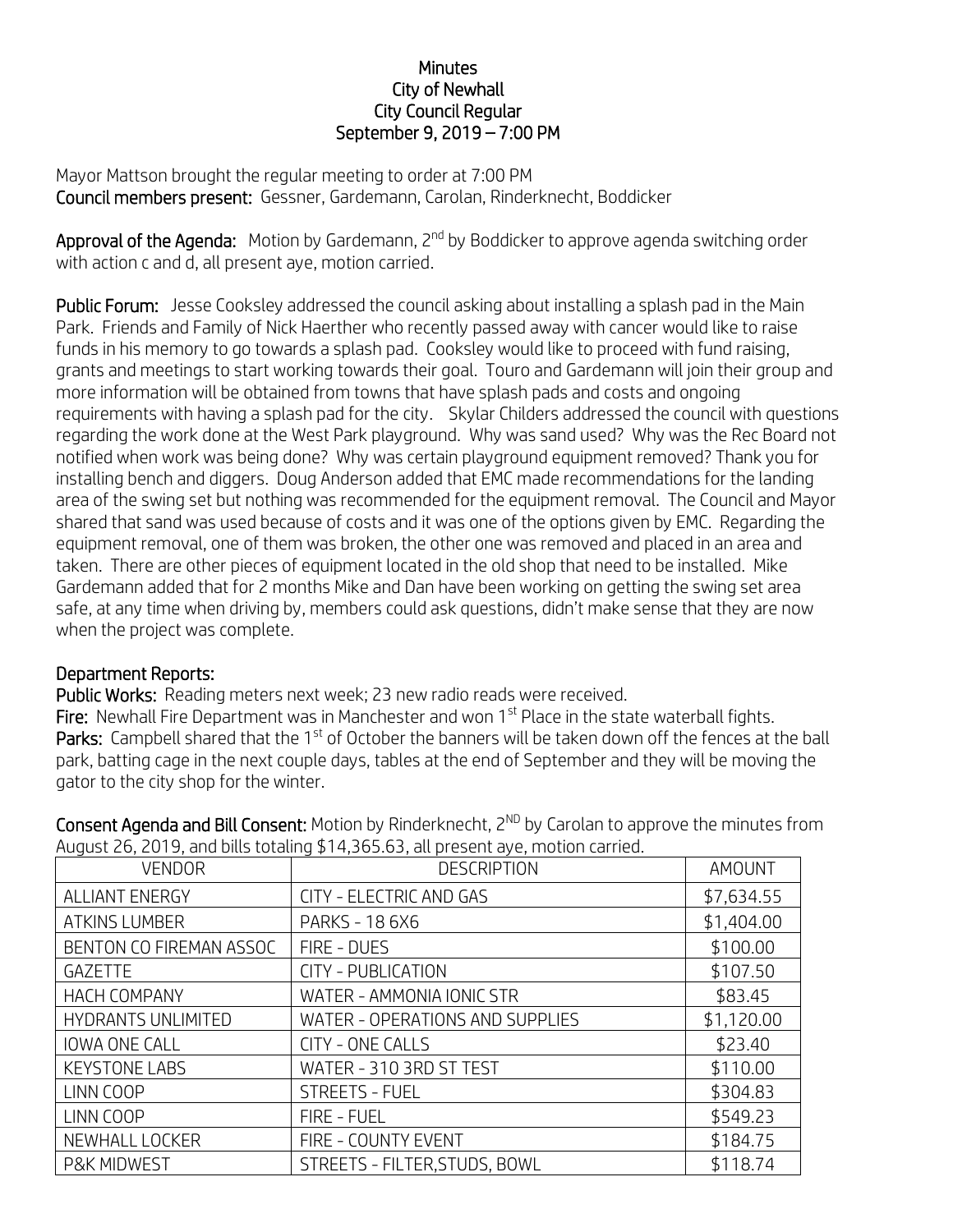| SOUTH SLOPE    | CITY - INTERNET, CABLE AND PHONE         | \$500.83    |
|----------------|------------------------------------------|-------------|
| <b>STAPLES</b> | CITY - FLASH DRIVES AND SUPPLIES         | \$157.85    |
| <b>STAPLES</b> | FIRE - PRINT CARTRIDGES                  | \$186.99    |
| THARP DESIGN   | STREETS - FLAGS FOR MAIN STREET, CH, LIB | \$1,520.00  |
| VISA           | CITY - ADOBE / PARKS - NETS / WEBSITE    | \$134.51    |
| WHALEN, ADAM   | WATER - METER DEPOSIT REFUND             | \$125.00    |
|                |                                          | \$14,365.63 |

## Council Action:

- a. Quotes for doors at Main Park Pavilion, motion by Boddicker, 2<sup>nd</sup> by Gardemann to approve the Atkins Lumber door quote for \$1475.25, all present aye, motion carried.
- b. Quote for New Sensus Reader tabled until additional conversations take place with sensus and if possible, they attend the next meeting.
- c. Motion by Rinderknecht, 2<sup>nd</sup> by Gessner to have Keri add resolution to next meeting approving the additional holiday of Christmas Eve to the Newhall City Handbook, all present aye, motion carried.
- d. Motion by Gardemann, 2<sup>nd</sup> by Gessner to approve the Library Board to move forward with the following Bylaw changes
	- i. Under "Responsibilities of Users"; remove statement *"personal disks or flash drives may not be used on the library computers. Disks can be purchased from the library \$1.00."*
	- ii. Adding a requirement that patrons that want to use the computer must first fill out a library card.
	- iii. Adding new patrons will be placed on a 3-month probationary status. During this time the patron may check out 3 items per family, which includes 2 books and 1 DVD. Each additional renting or checkout is at the discretion of the Library Director.
	- iv. Section "Library Services" should delete Books on Tape, VCR Tapes, Tape Recorder, Film Projector, Children's Books on Cassette, and remove Public Use. In the same section items to be added: Books on CD, Cake Pans, 4 Computers, and Patron Use Only.
	- v. Computer Copies charges should be deleted.
	- vi. Copier Machine Copies/Computer Copies All copies will be called "Copies" and all copies should be .50, which changes black and white from.15 and color from \$1.00.
	- vii. Section III of Board of Trustees Bylaws; (for approval of minutes and bills) the officers of the board shall consist of a president, the City Clerk, and a Secretary.
	- viii. Term of Office section; Term of office to be changed from one year to six years.
	- ix. Vacation Section add Funeral time off with pay is at the discretion of the Mayor
	- x. "Sick time" should be reworded to "Personal Time; Library Director will earn 5 working days of personal time a year, with no accumulation from year to year
	- xi. Holidays the Library Director is entitled to the following paid holidays; New Years Day, Memorial Day, Independence Day, Labor Day, Thanksgiving Day, Day after Thanksgiving, Christmas Eve, and Christmas Day.
	- xii. Library Hours changed but Bylaws were never updated that Mondays the library is open 2:00 pm to 7:00 pm.
	- xiii. Addition of a Unattended Child Policy
- e. Landscaping Quote for Main Park Pavilion from K.J's Greenthumb for \$3,254.81- council agreed to revisit the landscaping in the spring of 2020.
- f. Rinderknecht Development Engineers for Rinderknecht submitted a new drawing with just the Much land surveyed, omitting Drahas property. Discussion was ongoing regarding